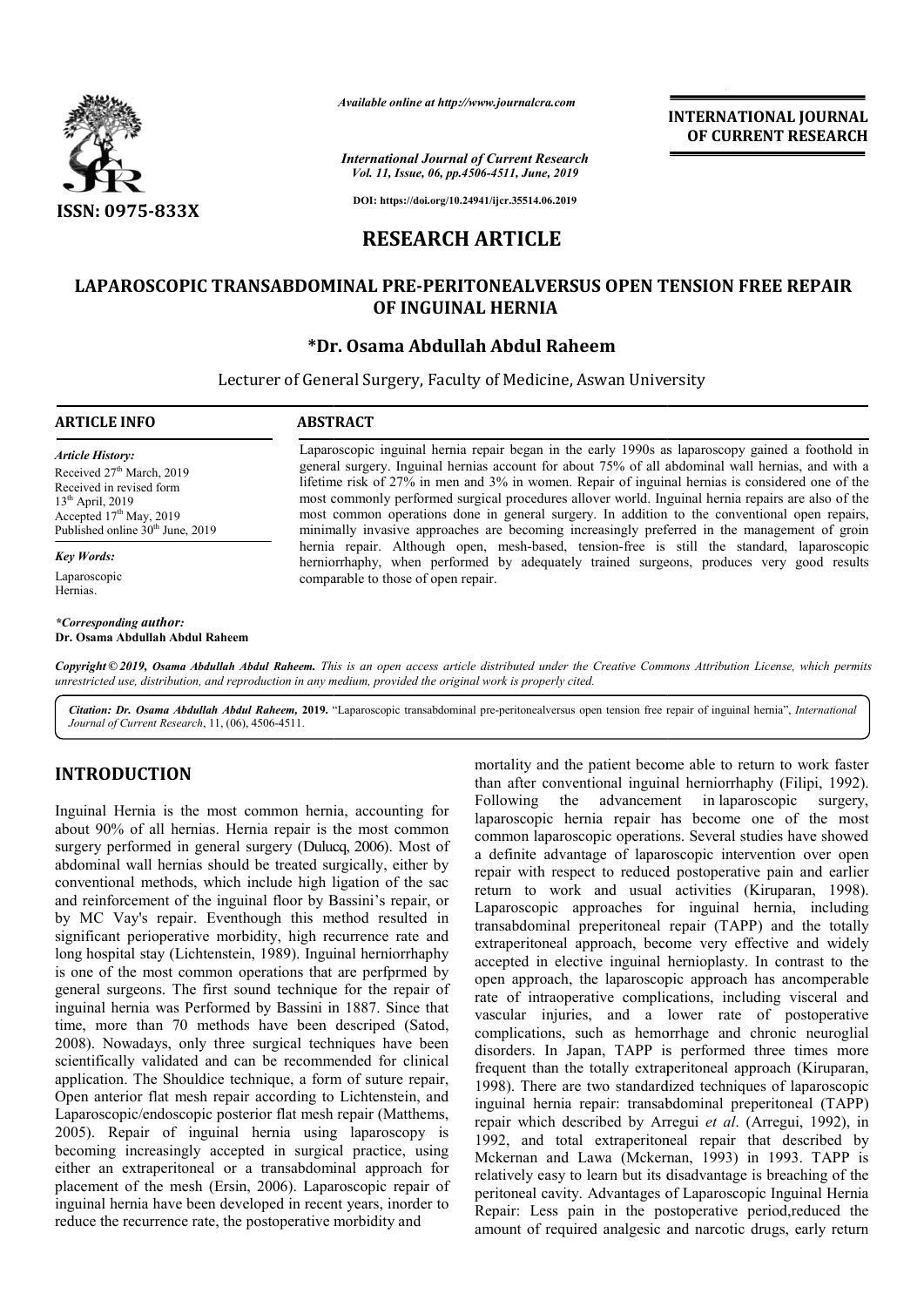to usual activites and better cosmesis, short hospital admission ,no groin incision so the incidence of infection of abdominal stab wound is less than of the inguinal incision,the inguinal canal is not opened and the risk of injury to the structures within the spermatic cord, including the ilioinguinal and genitofemoral nerves is minimal, the highest possible ligation of the sac and the ability to treat both hernial opening without an additionl major exposure, and the stapled preperitoneal prosthetic repair is further supported by the increased intraabdominal pressure holding the mesh to fascia thus reducing migration (Fitzgibbons, 2006).

Drawbacks of Laparoscopic Inguinal Hernia Repair: requirement of general anesthesia, difficult dissection, possibility of major vascular injury such as inferior epgastricvesseles or obturator artery, bladder injury and trocar site hernia (Fitzgibbons, 2006).

### **According to unified classification**

I Indirect, small II Indirect, medium III Indirect, large IV Direct, small V Direct, medium VI Direct, large VII Combined-pantaloon "Both direct and indirect sac". VIII Femoral (Zollinger, 1999).

Intact internal ring with small sac. Enlarge internal ring up to 2 finger breadth. Disrupted internal ring – inguino-scrotal presentation. Fifth finger sized "porthole". Thumb-sized."Entire direct floor".

# **MATERIALS AND METHODS**

Present study Was conducted in Aswan University Hospital from May 2018 to March 2019. The study consisted 50 patients treated with hernioplasty 25 cases of laparoscopic hernioplasty (group A) and 25 cases of open hernioplasty (group B) in the Department of General Surgery, group A 20 patient was male and 5 patient was female (fig 1 table 1), group B 22 patients was male and 3 patients was female (Fig 2 –Table 1). Written consent taken from all the cases. Clearance from ethical committee of the hospital was taken for laparoscopic hernia repairs.

**Inclusion criteria:** All patients of both sex, who were 18 years of age or older with a diagnosis of inguinal hernia, either bilateral or unilateral and were medically fit to undergo the procedure were included in the study.

**Exclusion criteria:** Patients with age less than 18 years of age, contraindication to general anaesthesiaor c ontraindications to laparoscopy like Patients with prior or planned pelvic operations (for instance, radical retropubic prostatectomy) or pelvic irradiation should undergo open repair. Patients with recurrence from a prior laparoscopic repair usually should undergo open repair, although good results with a TAPP approach have been reported. Finally, patients with a strangulated hernia should undergo open repair because laparoscopic repair is more dangerous, and a primary sutured hernia repair without mesh may be necessary if the field is contaminated. Incarcerated hernia is a relative contraindication

because traction on the intestines risks injury and contamination of an otherwise sterile field patients with complicated inguinal hernia like obstruction, strangulation or gangrene. Patients who have undergone previous lower abdominal surgeries. Preoperative evaluation of patient for laparoscopic repair includes: cardiac evaluation such as 2D ECHO if required. Pulmonary function test (PFT) for assessment of pulmonary function in some patients, and ultrasonography to rule out prostate enlargement. If the patient is not fit for general anaesthesia, laparoscopic repair is not advised, and patient is advised to go for open Lichtenstein's repair. Operative steps and per operative complications were noted in detail and tabulated. Post-operative assessment with respect to post-operative pain, hospital stay, and other complications were included. Patients were followed up for a period of minimum six months after surgery. That is one week after surgery, once in a month for 3 months, and once in three months thereafter. At the end of the study comparison was be made between open Lichtenstein's repair and laparoscopic repair regarding safety and efficacy, duration of surgery with hospital stay and cost effectiveness, postoperative morbidity and patient satisfaction. The following data items were sought for all trials: Operative time, Haematoma, seroma, wound Superficial Infection, vascular injury, visceral injury length of hospital stay (Days), time to return to usual activities (Days), persisting pain and numbness defined as groin pain for 6 months after the operation and hernia recurrence.

**Table 1. Total number in both groups**

|        | Group A | Group B |
|--------|---------|---------|
| Male   | 20      | າາ      |
| Female |         |         |
| Total  |         | ገና      |





**Operative steps for transabdominalpreperitoneal (TAPP) repair:** Three trocars are used for a TAPP repair: one 11-mm subumbilical port and one 5-mm ports placed in the same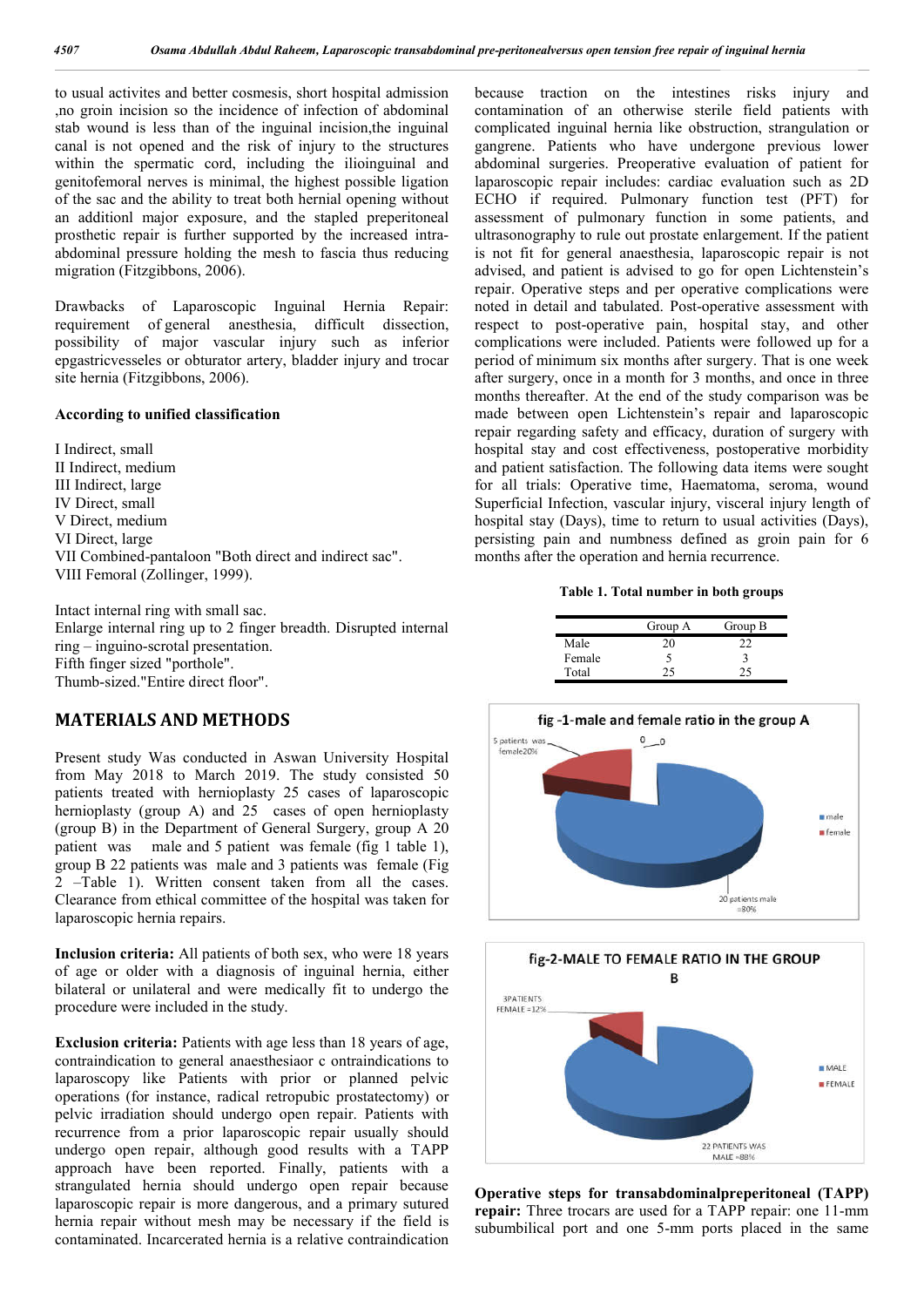transverse plane as the subumbilical port, approximately 5- 7 cm away. Another 5-mm ports are just cephalad and medial to the anterior superior iliac spines. A 10-mm, 30°-angle laparoscope should be used to inspect the groin anatomy. The inferior epigastric vessels, the spermatic vessels, and the vas deferens should be identified. These three structures form the so-called "Mercedes-Benz" sign The peritoneum is incised several centimeters above the myopectineal orifice, from the edge of the medial umbilical ligament laterally toward the anterior superior iliac spine. Working inferiorly, in a motion similar to opening a piece of pita bread, the surgeon should bluntly dissect the peritoneum off the transversusabdominus and transversalis fascia until the pubis, Cooper's ligament, and iliopubic tract are seen.

Right groin anatomy. The intersection of these three structures forms the "Mercedes-Benz" sign. D direct hernia, F femoral hernia, I indirect hernia, Inf inferior epigastric vessels, Sper spermatic vessels, Vas vas deferens. An indirect hernia sac is usually found on the anterolateral side of the cord. When dissecting the sac, it is important to minimize trauma to the vas deferens and the spermatic vessels. If the sac is sufficiently small, it should be completely dissected free from the cord and returned to the peritoneal cavity., a large sac will be encountered, in which case it should be dissected and divided beyond the internal ring. The subsequent peritoneal defect should be closed with an endoloop suture, because the intestine can herniate into the preperitoneal space through the peritoneal defect and become obstructed. The distal end of the transected sac should be left open to avoid formation of a hydrocele. The vas deferens and spermatic vessels are isolated and dissected free from the surrounding tissues circumferentially, creating a window inferiorly, to allow for passage of the lower tail of the mesh. When fixing the mesh laterally, it is important to feel the tip of the device on the outside of the abdomen with the opposite hand to ensure that fixation occurs above the iliopubic tract. This avoids injury to the lateral femoral cutaneous nerve.



**Fig. 3. Lap view of RT side direct hernia**

It is also important to completely dissect the preperitoneal space so that the edge of the mesh does not fold, Bard 3DMax mesh used in most case which is not folded . The mesh should be placed with a slight overlap of the midline to ensure adequate coverage of the myopectineal orifice. Finally, the peritoneal flap is placed back in its original position to cover the mesh. We use closely spaced tacks so that intestines cannot herniate through the peritoneum into the preperitoneal space. Direct hernia sacs are reduced. When the peritoneum of a direct hernia sac is being reduced, a "pseudosac" may be present, which is actually adherent transversalis fascia that invaginates into the preperitoneal space during the dissection.

This layer must be separated from the true hernia sac in order for the peritoneum to be released back into the peritoneal cavity. Once the pseudosac is freed, it will typically retract anteriorly into the direct hernia defect. For direct hernias, we use a preformed, contoured mesh (Bard 3D Max Mesh) and anchor it with two tacks to Cooper's ligament and with one tack laterally above the iliopubic tract (Fig. 5). Again, peritoneum is replaced over the mesh and anchored with tacks.



**Fig. 4. Preperitoneal dissection**



**Fig. 5. Mesh fixation**



**Fig. 6. After fixation of mesh**

**Open tension free repair of inguinal hernias; the Lichtenstein technique:** The patient is placed in the supine position under spinal anesthesia . The groin is prepared in the usual fashion. Before the incision, a bolus dose of a secondgeneration cephalosporin is given intravenously. Incision make in the skin, subcutaneous tissue, and external oblique aponeurosis the spermatic cord is elevated from the posterior wall of the inguinal canal.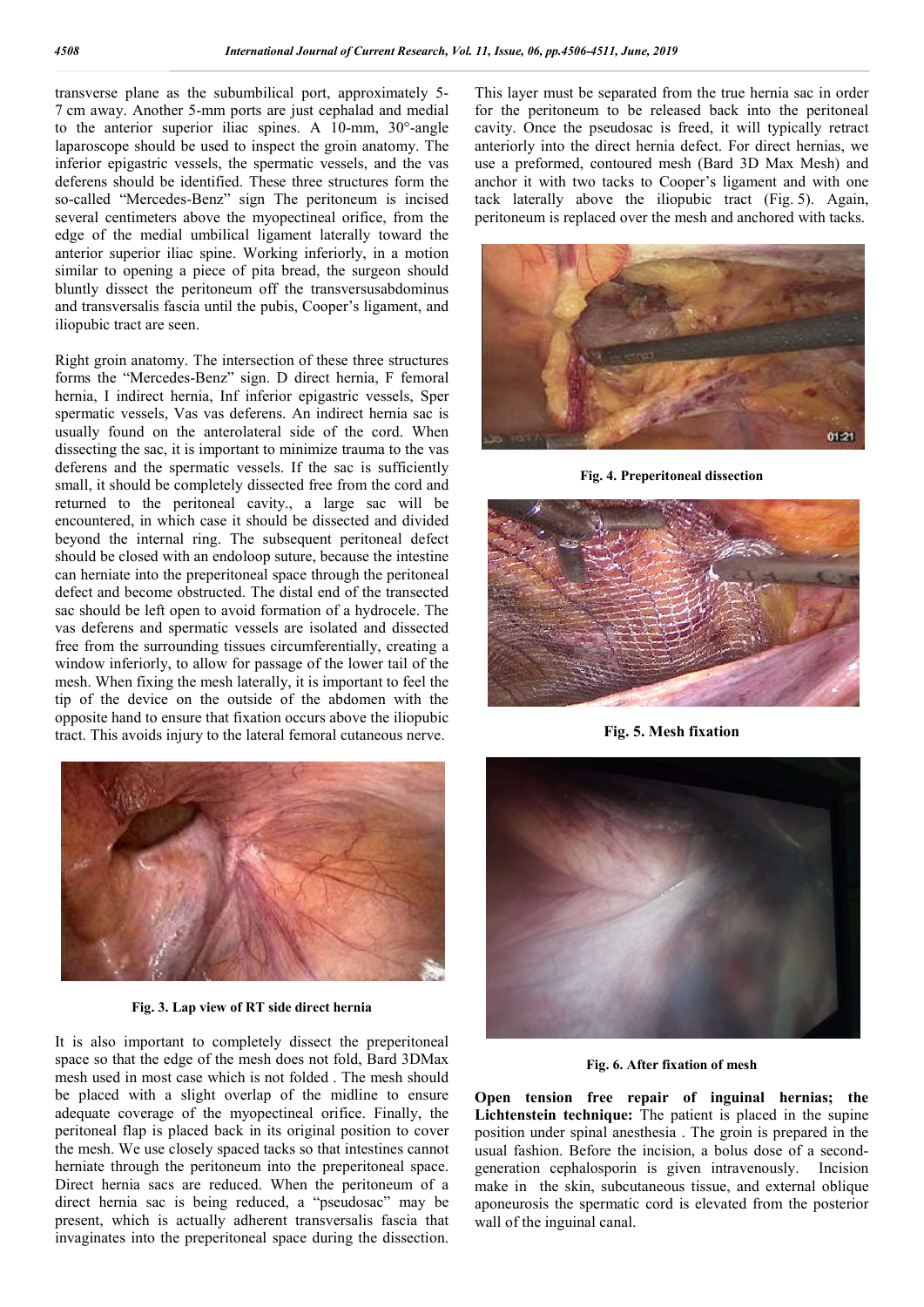

**Fig. 7. Open repair of Rt side inguinal hernia**



## **Fig. 8. Open repair of inguinal hernia**

In indirect hernias, the hernial sac is identified, dissected to the internal ring and opened to allow examination of its contents. The sac is ligated and its distal portion is usually excised. However, in large indirect inguinal hernias, where the sac descents down to the scrotum, the distal part of the sac may be left open to prevent the formation of a hydrocele, thus allowing spontaneous obliteration. A polypropylene mesh  $(5 \times 10 \text{cm})$  is trimmed to fit the floor of the inguinal canal, and its apex is first fixed to the public tubercle using a No2/0 Prolene suture. The same continuous suture or interrupted sutures the lower border of the mesh to the free edge of the inguinal ligament, after an opening is made into its lower edge to accommodate the spermatic cord. The continuous suture extends up just medial to the anterior superior iliac spine. Interrupted Prolene sutures then suture the two cuted edges of the mesh together around the spermatic cord. The infero-medial corner of the mesh is then attached well overlapping the pubic tubercle. The mesh is then by interrupted sutures (Prolene2/0). After meticulous hemostasis, a closed suction drain is placed beneath the external oblique aponeurosis, especially in large inguinal hernias, where an extensive dissection was performed during the plastic reconstruction. The aponeurosis of external oblique is then closed sing absorbable sutures (Vicryl No 2). Regarding peri-operative care of the patient, prophylactic antibiosis is usually given for  $48 - 72$  hours postoperatively. In high-risk patients (i.e. obese patients), low molecular weight heparin is usually administered to prevent deep venous thrombosis the night before surgery and its administration is continued during

the hospitalization of the patient. The patient is mobilized about six hours after surgery. Postoperative anesthesia consists in the administration of paracetamol or NSAIDS or a combination of these too analgesics. The usual duration of the hospitalization is 2 days. When a closed suction drainage was used, it is removed the day of discharge.

**Operative Complications in group A:** Accidental injury of inferior epigastric artery occurred in two patient (8%) by grasper and controlled with clips ,serosal tears of small bowel occurred in one patient (4%)and stitched with vicryle 3.0 laparoscopically with repair of intestinal injury. No wound infection in this is group. Persistant pain may occur due to injury of the femoral branch of the genitofemoral nerve and the lateral cutaneous nerve of the thigh are the nerves most at risk during laparoscopic inguinal herinorrhaphy. 7 patients (28%) suffer from persistant pain in the form of numbness and burning pain in the inguinal region and treated with non steroidal anti-inflammatory drugs. The nerves irritation resolves in two months after surgery, .no recurrence of hernia in the group A during the period of follow up.

**Operative Complications in group B**: Seroma developed in two patients (8%) after 3days and treated with open the wound and I v antibiotic. Wound infection happened in 2 patients (8%) and treated with daily dressing and antibiotic. Testicular Heamatoma occurred in 3 patient in indirect inguinoscerotal hernia and treated conservative with anti edematousanti inflammatory drugs for 3 weeks. Hernia recurrence happened in 3 patients (12%) after 2 months of follow up.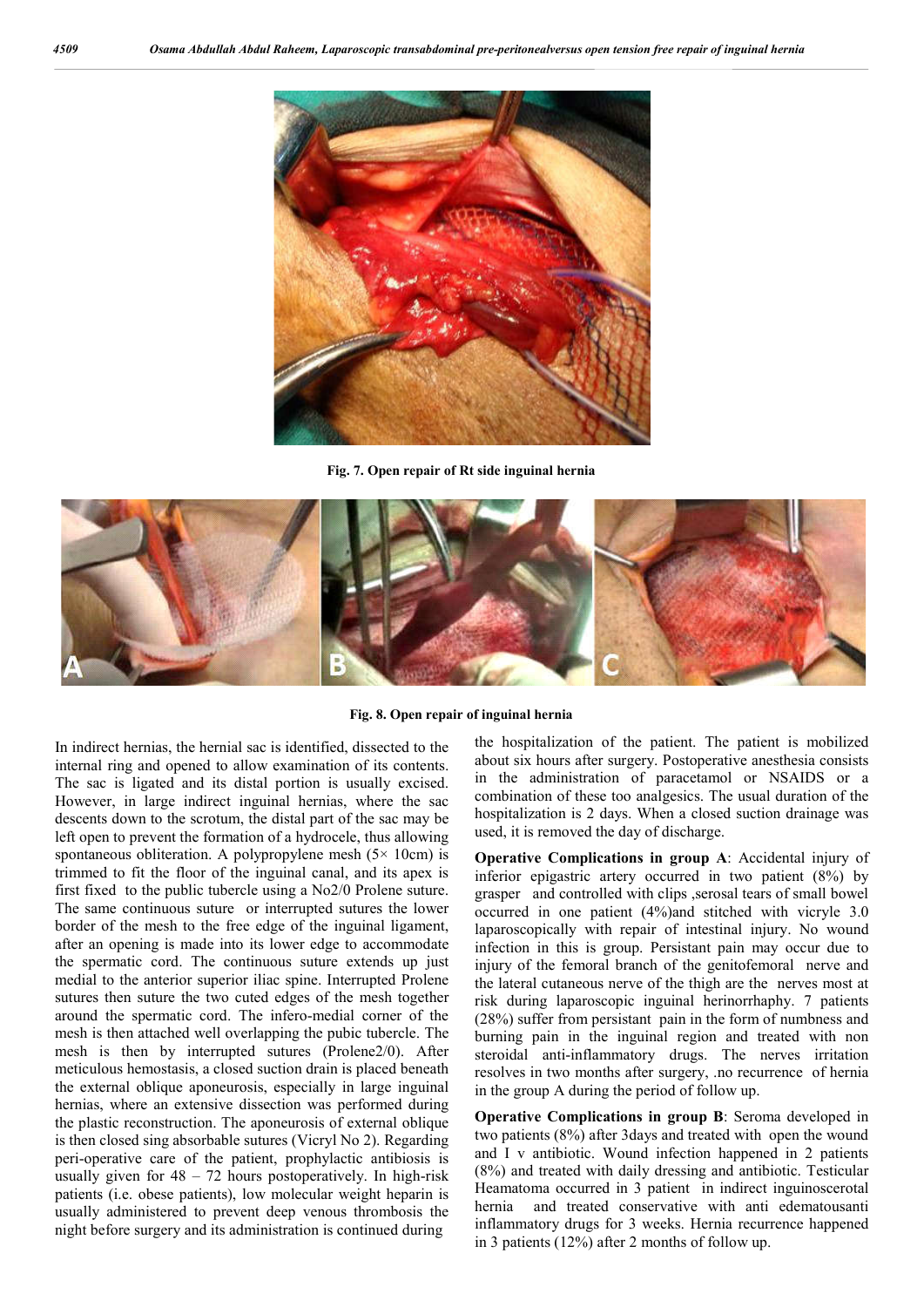**Table 2. Post operative complication for both groups**

|                              | Group A   | $\frac{0}{0}$ | Group B    | $\frac{0}{0}$ |
|------------------------------|-----------|---------------|------------|---------------|
| Operative time               | 85minutes |               | 110minutes |               |
| heamatoma                    | NO.       |               | 3          | 12%           |
| <b>Seroma</b>                | NO.       |               | 2          | 8%            |
| Wound infection              | NO.       |               | 2          | 8%            |
| Vascular injury              | 2         | 8%            | No         |               |
| Visceral injury              |           | 4%            | No         |               |
| Hospital stay                | 30 hours  |               | 50hours    |               |
| Return to activity           | 3 days    |               | One week   |               |
| Persistant pain and numbness | 3         | 12%           |            |               |
| Hernia recurrence            | no        |               | 3          | 12%           |
|                              |           |               |            |               |



**Table 3. Shows the average operative times**

| Operative time in minutes           | Operative time |       |    |                |
|-------------------------------------|----------------|-------|----|----------------|
|                                     | Mean           | $+SD$ |    |                |
| $1^{\rm st} 10$                     | 125            | 12.5  | 39 | $\leq 0.01$ ** |
| 2nd 15                              | 69.8           | 24    |    |                |
| ** Highly significant test $p<0.01$ |                |       |    |                |

This table shows that  $1<sup>st</sup> 10$  hernias take stay for longer time intra-operatively compared to second group with highly significant difference in between by using one way ANOVA test.



**Fig. 11. Operative time for group A**

**Operative Time for group A**: Operative time was ranging between (60-130) minutes with a mean time 85 minutes. The operative times were longer for bilateral hernias than unilateral hernias, longer in oblique hernias than direct hernias, and longer in recurrent hernias. The operative time for the first 10 cases is longer due to early learning (130minutes) but with more experience the operative time is decreased.

## **DISCUSSION**

.

TAPP has been associated less postoperative complications and pain than open mesh repair (Schmedt, 2005 and Novitsky, 2007). However, if TAPP performed by inexperienced surgeons it will carry a risk of operative complications <sup>(14)</sup>. The conventional TAPP techniques are demanding and associated with a significant learning curve, and the risk of recurrences are not common when the operation is performed by competent surgeons. The main technical challenges of TAPP are the difficulty to extensively dissect the peritoneum and inguinal floor, including Cooper's ligament, around the medial umbilical fold, and the difficulty in identifying the surgical anatomy during the dissection <sup>(15)</sup>. Success of hernia treatment determined by high patient satisfaction, low cost, low rate of recurrence, and rapid return to usual activity  $(7, 8)$ . However, the question about the most appropriate technique still confuses the community of general surgeons. Many studies was done to compare the laparoscopic and open techniques for inguinal hernia repair. The advantages of laparoscopic hernia repair over traditional open repair in terms of less postoperative pain, shorter hospital stay, early return of activity and improved cosmetic have been readily apparent and accepted. Despite excellent short term and long-term outcome after TAPP repair, the use of laparoscopy in hernia repair is still limited  $^{(9)}$ .

Visual Analogue Scale (VAS) was used for assessment of Post-operative pain  $\text{scores}^{(14)}$ . In the current study postoperative pain is significantly less in group A in comparison to group B. The pain scores were obtained using visual analogue scale at interval of 12 hours, 24 hours and 48 hours following surgery revealed that the percent of patients after laparoscopic repair who had mild pain is 75%, 15% patients with discomforting pain and 10% patients with distressing pain. Whereas, only 3.33% of the patients of open hernia have mild pain with 43.33% of patients having discomforting pain and 43.3% of patients having distressing pain. 10% of the patients with open hernia repair had horrible pain (pain score 7-8) but no patient in laparoscopic pain had horrible pain. A 2003 Cochrane database systematic review demonstrated less persisting pain, and less persisting numbness in the laparoscopic groups.

Therefore, there is aolt of evidence that laparoscopic hernia repair associated with less postoperative pain and with similar or less risk of persisting pain than open mesh repair. In the present study post-operative pain is significantly less in laparoscopic group than open Lichtenstein's group. The difference between either group was statistically significant. No one of the patients in either group had serious vascular or visceral injuries. A thorough knowledge of the anatomy and the operative approach, together with advanced laparoscopic skills will reduce the possibility of complications. With experience and technical improvements, the complications are now minimal in the laparoscopic repair and studies indicate comparable complication rates between open and laparoscopic